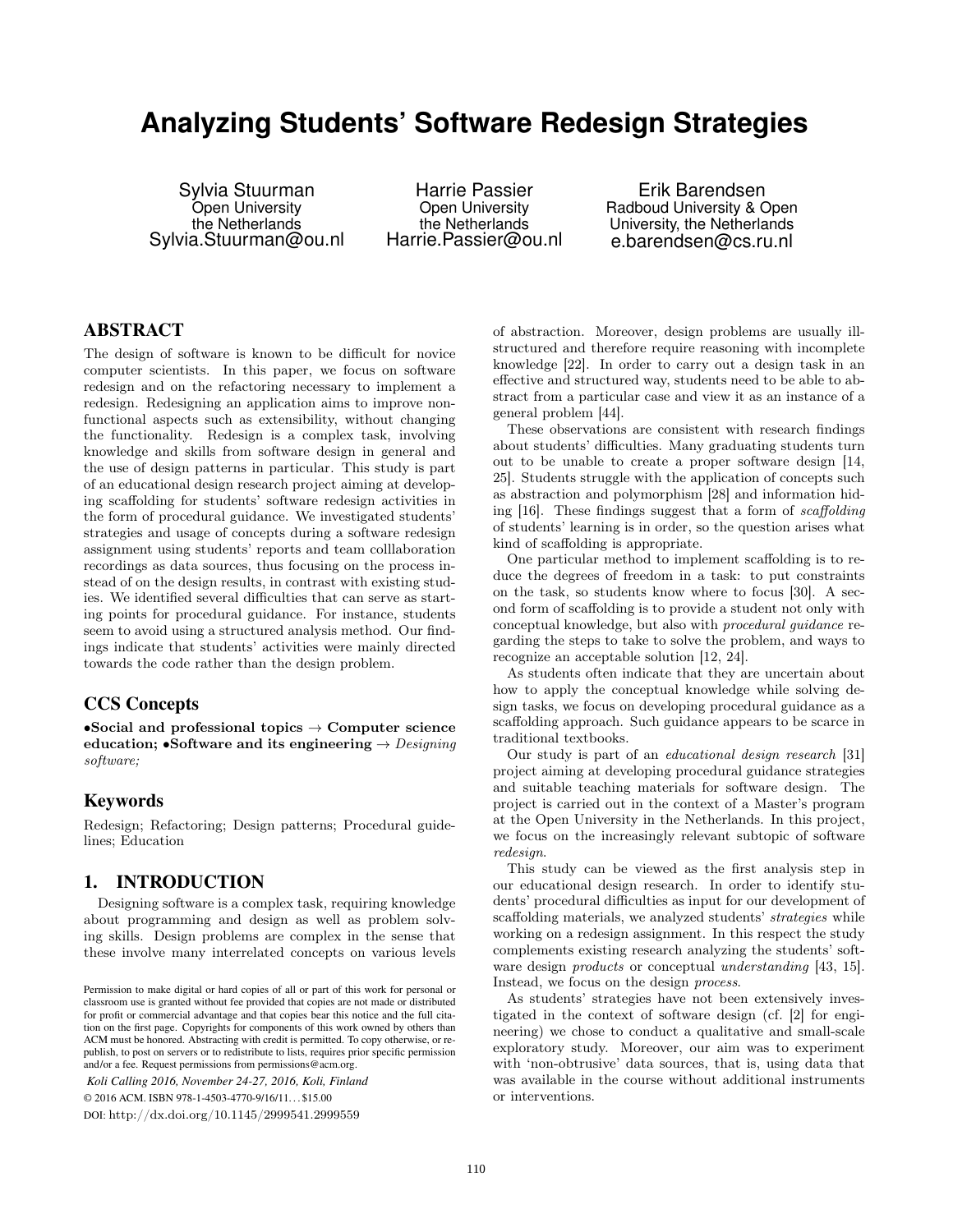In the remainder of this section, we discuss the conceptual background of our study, as well as related research on students' difficulties concerning software design.

### 1.1 Software design and redesign

With respect to the problems that students face while designing a software system, it has been observed that they do not try to describe the desired behaviour of the system to design: their analysis of the problem is far from complete. Not analyzing the problem well enough appears to be the main problem in designing the desired system [25].

The differences between novice and expert programmers have been researched extensively. Experts have a top-down, breadth-first approach to decomposition and understanding, while novices approach a problem line-by-line, local and concrete [33].

Expert designers seem to be very good at 'problem setting', naming every part or aspect of a problem to be solved. Experts appear not to analyse the problem extensively, but rather scope the problem adequately [10]. More experienced designers tend to state more assumptions and ask for clarification more frequently [2]. Often, experts choose a solution path from which they do not like to deviate, in contrast to outstanding designers (the best among the experts), who like to maintain parallel lines of thought [10]. In a multi-national study, Tenenberg et al. [43] observed a higher recognition of ambiguity and stronger use of non-textual representations among more experienced students.

When design is performed in a team, 'setting' the problem is an additional hindrance for novices, since this requires the designers to use a common vocabulary: "The task of design is as much a matter of getting different people to share a common perspective, to agree on the most significant issues, and to shape consensus on what must be done next, as it is a matter for concept formation, evaluation of alternatives, costing and sizing – all the things we teach." [5].

Problems of students with respect to software design can be categorised using the taxonomy of Soloway [37], who discerns five phases in problem solving in the case of a programming problem: (1) Understand the problem, (2) Decompose the problem, in order to identify the solution components that will solve the problem components, (3) Select and compose plans to solve problems, composing the components to a functioning system, (4) Implement plans into language constructs, (5) Reflect and evaluate the final system and the overall design process.

In programming tasks, novices' procedural difficulties appear mainly in Phase 1 (concerning the ablity to set the problem), in Phase 2 (lack of strategies to decompose the problem into parts), and in Phase 3 (regarding plan composition) [33]. In view of the related research discussed above, we expect similar hindrances in design tasks.

Some experts regard software redesign as more complex than software design. Indeed, the starting point is an existing application that has generally been designed by others, often with non-documented requirements and design decisions.

It is helpful to view software redesign as a case of problem solving. A problem solving process starts from a certain initial state, while rules help to arrive at a goal state [1]. A problem solving strategy is a method to apply rules in a specific sequence.

In the case of a redesign problem, the initial state is spe-

cial, namely the source code belonging to a working application. In the ideal case, the requirements for the software are explicit. One might also have access to the original description of the problem that the software tries to solve. The goal state in the case of redesign is what the developers want to achieve. In general, the goal state is not well-defined, and developers may differ in what they see as the purpose of redesign. In our course, the purpose of redesign is to improve maintainability with respect to future changes, which is not measurable in a direct way.

With respect to rules to reach the goal state from the initial state, one can discern strong and weak methods. Strong methods are domain-specific, problem-specific, and guarantee a solution. Weak methods are procedures that are imprecise and do not guarantee a solution. Instead, they serve as general-purpose problem-solving strategies or rules of thumb that solvers can fall back on when they do not know what to do directly to solve the problem [32]. An example is the following four-stage problem solving framework: orientation (assess and understand a problem), organization (planning and choice of actions), execution (conform to plans), and verification (evaluation of orientation and organization and evaluation of execution) [20]. Soloway's five phases can also be viewed as a weak method [37].

Giving procedural guidance for a complex task can be seen as providing a strong method for the task at hand. There are not many procedural guidelines for the task of redesigning a system. In fact, only weak methods seem to be available in textbooks, for example [34].

### 1.2 Refactoring

Refactoring is the process of changing source code to improve its internal structure without changing the external behavior of the code [18, 26]. After a system has been redesigned, refactorings are necessary to make the code compliant with the new design.

Refactorings are described in the form of catalogues [18]. Advices about how to refactor to patterns take the same shape [23]. As for redesign in general, there seems to be a lack of procedural guidance for applying them to code. Moreover, refactoring catalogues tend to include an overwhelming number of refactorings. As a consequence, few courses have refactoring as an explicit learning goal. Teaching a clear sequence of refactorings might help overcoming the hindrances [36, 38].

Mens and Tourwé [26] present refactoring guidelines, but these are highly abstract and therefore can be seen as a weak method: (1) identify where the software should be refactored, (2) determine which refactoring should be applied, (3) guarantee that the applied refactoring preserves behaviour, (4) apply the refactoring, (5) assess the effect of the refactoring on the quality characteristics of the software (in terms of for example complexity and maintainability), and (6) maintain the consistency between the refactored program code and the other software artifacts.

Design smells are often used as indicators for the choice of refactorings in Step (1) [42]. However, the connection between design smells and refactoring does not take the form of guidelines, but is rather presented (again) as a large catalogue of design smells and their remedies.

In our case, the leading force for the refactoring steps is the redesign. Given a specific redesign, however, the particular sequence of refactoring steps leading to compliant code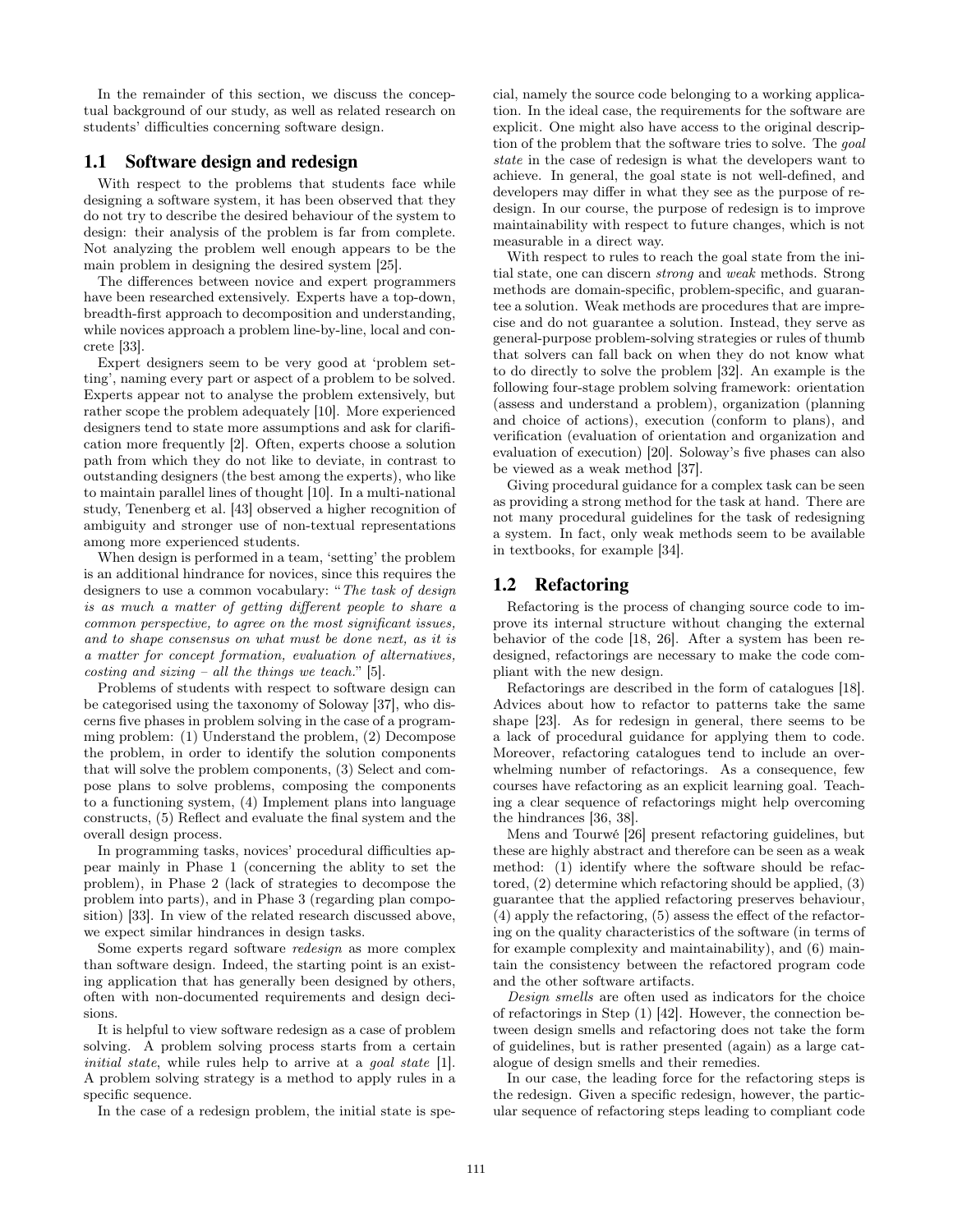is not obvious. Apparently, no guidelines exist to find such a sequence.

### 1.3 Design patterns

Design patterns offer general solutions to general (design and code related) problems [19]. Design patterns are discussed in several textbooks [4, 19, 34].

In postgraduate courses, students appear to find it difficult to relate design patterns to specific design problems, and to explain why certain metrics (for instance regarding low coupling) change as a result of design pattern application. Chatzigeorgiou et al. [6] conjecture that this is due to the fact that most patterns are presented in textbooks and courses as solutions to known implementation problems rather than as a treatment for design quality issues.

Gestwicki and Sun [21] observe that students find it difficult to comprehend patterns from isolated examples (e.g.,  $[21]$ .

Like refactorings, design patterns tend to be characterized in the form of a catalogue. For each pattern, the applicability is explained in the form of a design problem, or a problem in the code. This makes it difficult for students to determine when and where to apply a pattern to solve a problem. There have been attempts to provide tools to help developers to apply design patterns, for instance, using a recommendation system [29] that checks whether one of the general problems applies by asking the developer questions about the code. In some courses, the task of determining which patterns could be applied where is scaffolded by providing a framework of interfaces, indirectly prescribing the choice of patterns [13]. An additional problem of design patterns is that it appears hard for students to identify the problems that they can solve [6]. A possible approach is to let students first experience the consequences of an ad-hoc design and afterwards teach them the benefits of a design pattern that forms a general solution to the specific problem [35].

To support understanding the problem, decomposing the solution into parts and to decide where variability can be enclosed using patterns, the commonality-variability analysis (cva) [8, 9] is a method intended to help identifying variation in software systems and thus determine where patterns can be applied in a meaningful way to encapsulate this variation. The essence of the cva is to determine which structures are unlikely to change over time (the commonalities) and which structures are likely to change (the variabilities). Design patterns often factor out the variability. For example, the strategy pattern factors out changing algorithm implementations from a common interface. Therefore, finding the commonalities and the variabilities in a domain helps in finding suitable design patterns. The cva-method is suited for designing as well as for redesigning a software system.

### 1.4 This paper

This paper is structured as follows. We describe the educational context of our study and formulate specific research questions in Section 2. In Section 3, we describe our research method. The results are shown in Section 4. We formulate our conclusions in Section 5. Finally, we discuss our findings, our method, and the implications for both educational development and future research in Section 6.

### 2. AIM OF THE STUDY

To prepare for our development of scaffolding materials, we intend to investigate what strategies students use when solving a substantial redesign and refactoring task. Our study will involve activities and hindrances, as well as their usage of conceptual knowledge.

In this section, we describe the course in terms of central concepts and course assignments. Finally we formulate our research questions.

### 2.1 Context

We performed our explorative research during a half semester 5 EC course on advanced object oriented software design for graduate students taught by the first and second author[41]. The course is part of the master's program Software Engineering at the Open University (OU) in the Netherlands. The OU offers part-time studies and distance learning for bachelor's and master's programs.

The central conceptual content of the course consists of design patterns and the underlying object-oriented design principles. The emphasis in the course is on improving systems with respect to improving maintainability.

We use a textbook that explains several design patterns in detail [34], as well as the classic Gang-of-Four book [19] as background material. We wrote a workbook describing more patterns and emphasizes the underlying design principles (for example, design to an interface, prefer delegation over inheritance, or the Open-Closed principle).

Procedural guidance in software design is scarce. The textbook by Shalloway [34] proposes a procedure for software design consisting of six steps: (1) analyse the problem using a commonality-variability analysis (cva) [9], (2) apply design patterns to encapsulate the variations that the cva shows, by designing at the conceptual level, postponing the creation of objects, (3) design at the specification level, still postponing the creation of objects, (4) apply creational patterns to create objects, (5) implement, and (6) evaluate. This procedure can be considered strong in that it is domain-specific. At the same time, it is weak: it is a highlevel procedure without any details or criteria to determine correctness of a solution, see Section 1.1.

The procedure can be used both for design and for redesign. During the course, we teach students how to use the procedure by showing them examples, but we do not check whether they actually apply this procedure in their redesign tasks.

The assignments in the course constitute a sequence of tasks with an increasing level of complexity. During the whole course, students make small, 'closed' exercises, with solutions they can check themselves. The course comprises three bigger assignments. This paper focuses on the second assignment.

At about one-third of the course, students complete Assignment 1, in which they design a citation management system consisting of about ten classes using a fixed set of design patterns. They receive extensive feedback from the teachers.

At the end of the course there are two assignments, that are performed by teams of two students, to stimulate discussion and reflection.

In Assignment 2, the students redesign and refactor an existing system (JabberPoint, a slide show application, con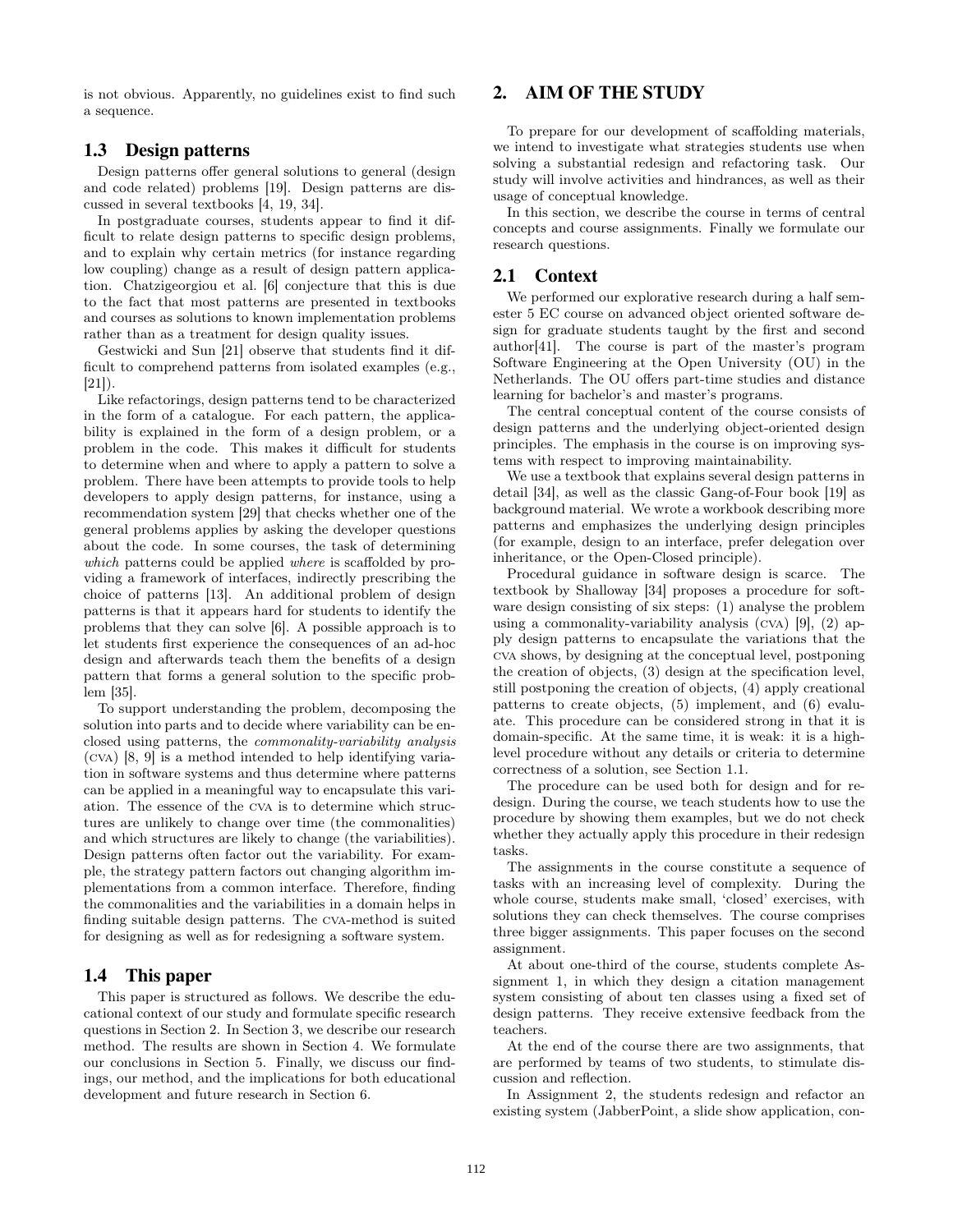sisting of fifteen Java classes [11, 40]). Students are expected to apply at least the following patterns in their solution: Command, Composite, Builder, Model-view-control and Observer. The teams submit their results of this assignment in the form of uml class diagrams representing their redesign, the refactored source code, and a working program. Moreover, the students write a *process report* of about one page. In this report, the students reflect on the way they approached the redesign and refactoring of Jabberpoint, the problems they encountered and what they have learned. We do not prescribe a specific format for the process report.

Assignment 3 involves designing and implementing an additional feature to JabberPoint. The specification of the feature is handed to the students only after they have finished the refactoring – the idea is that the teams will maximize the maintainability (and thus flexibility) of their redesign.

#### 2.2 Research questions

As a first step in developing procedural guidance, we investigate how students tackle the complex task to redesign and refactor an existing system, with a higher degree of maintainability as a redesign goal. In particular, we investigate to what extent they use the high-level Shalloway guidelines and what difficulties they encounter. Special attention is given to the use of cva as the key element of the Shalloway guidelines. We also analyze the students' use of the core concepts of the course, namely design patterns and underlying design principles. Our research question are:

- Q1 What specific activities do students perform and in which order? To what extent do students deviate from the Shalloway guidelines?
- Q2 In what way do students use the cva in their redesign process?
- Q3 How do students use the design patterns and underlying design principles?

### 3. METHOD

### 3.1 Participants

All our students have a bachelor degree in Computer science. Most students study alongside a full-time job, usually IT-related. Students either live in the Netherlands or in Belgium.

The students formed teams by themselves. There were nine teams in total, with six teams of two students and two teams of one individual.

#### 3.2 Data collection and analysis

We used two data sources in the context of Assignment 2: the students' process reports and recordings of teamwise collaboration sessions. Since we were interested in the process rather than the outcome of the redesign, we did not analyze the resulting applications.

Below, we describe the details of our research method, organized by data sources.

#### *3.2.1 Process reports*

The reports were subjected to qualitative analysis aiming at unraveling the students' activities and in particular the construction and use of the cva.

Activities. During a first open coding phase [7] we identified text segments describing students' activities in the design process. In a second, more analytic [39] coding phase we merged similar activity labels into more general codes until a stable set of distinct activities was obtained. For example, "We generated class diagrams out of the original code" and "We made uml of the application as we received it" were mapped onto the activity code 'generate UML'. The coding was done by the first two authors using Atlas-ti. Each report was coded by one of the researchers and reviewed by the other, and differences were resolved when necessary. The final codes resulted from a joint discussion.

Using the final coding, we identified the order of activities for each team. Moreover, we looked for similarities and differences between the students' strategies and the Shalloway guidelines.

CVA use. We checked whether students reported about the construction of a cva, which was coded as an activity in the above analysis. Subsequently, we looked for indicators for the usage of the cva while deciding which patterns are useful in which places. These indicators were coded.

In the case of a redesign, a pitfall is to base the cva on the source code, instead of on the problem domain. In each case where this activity was mentioned, we identified whether students mentioned that they based the cva on the code or on the problem domain.

#### *3.2.2 Team collaboration recordings*

We asked the teams, on a voluntary basis, to use Blackboard Collaborate as a collaboration tool, with the restriction that their sessions would be recorded and used in our research. Blackboard Collaborate serves as an online conferencing tool, with the possibility to share documents, applications or the desktop. Four teams made use of this opportunity.

Collaborate records audio as well as screen events, which means that we are able to see everything the team members share (uml diagrams, code, etc.) and hear everything they say. Such a recording can be compared to a think-aloud session [17]. The advantage over classic individual think-aloud sessions is that the students naturally tend to share their thoughts with the other team members, so there is no need for continuous monitoring and prompting by a researcher. In particular, the sessions were not influenced by a teacher's presence or a teacher's intervention.

All recordings were transcribed verbatim. We analyzed the sessions with respect to design activities and the use of cva, and moreover the use of the core concepts of the course, including possible misconceptions. Each of these aspects was analyzed using a coding procedure followed by a more in-depth qualitative analysis, using the codes as pointers to relevant text segments. We were interested in the students' reasoning and paid special attention to the the discussions, decisions and difficulties within the teams. We compared the students' strategies with the Shalloway guidelines when applicable.

Below, we describe the coding of each of the analysis aspects.

Activities. We categorized the activities the team members carried out during the sessions, as well as the activities discussed by the team (that were carried out at another time). We took the final codes of the process report analysis as initial categories in this analytic coding process. We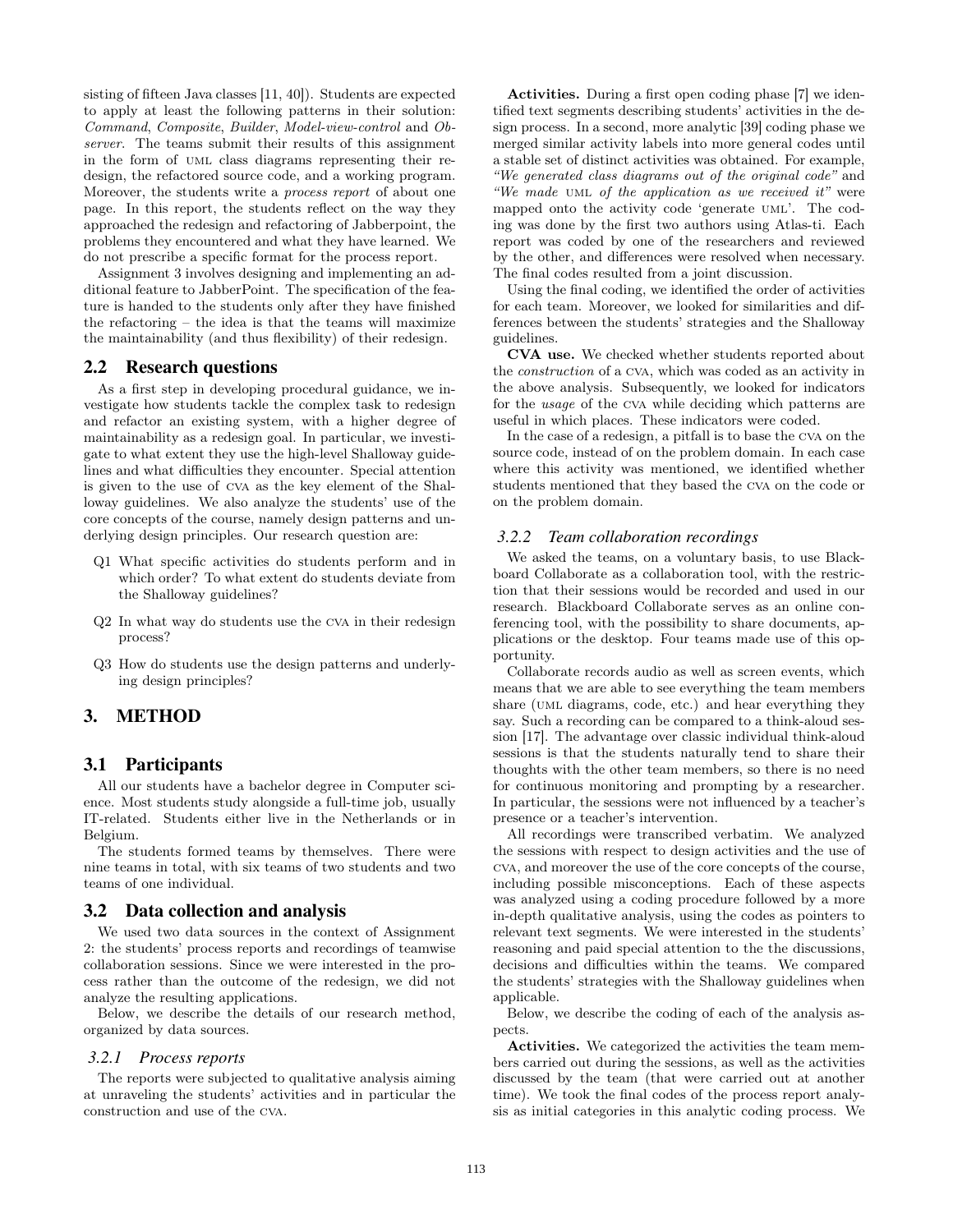added codes when necessary. The researchers reviewed and discussed the codings like in the process report analysis.

CVA use. We coded usage of the term cva as part of the coding of activities. Like in the case of the process reports, we classified whether the cva was based on the problem domain or the program code, and whether the cva was used to decide which design patterns could be used.

Use of design principles. We coded the students' usage of the design principles that were discussed in the course. We distinguished between *explicit* usage (i.e., the design principle was named) and implicit usage (i.e., the principle was used without explictly naming it).

Use of design patterns. We identified the use of design patterns by coding which design patterns were mentioned explicitly.

Misconceptions. We coded the occurrence of misconceptions concerning design principles and design patterns.

### 4. RESULTS

#### 4.1 Process reports

Activities. The following activities were identified: - Create a cva. Four teams mentioned that they constructed a cva.

- Generate uml. Sometimes, students literally stated that they generated class diagrams from the original code; sometimes, they wrote that they constructed class diagrams based on the original code. We categorized both as Generate uml. - Discuss code. In two cases, students mentioned that they discussed the original code, for instance, "First took a look at the code. Obviously, a lot of spaghetti code".

- Conceptual design. Two teams explicitly mentioned that they first made a design at the conceptual level.

- Design. Three teams wrote that they 'designed' as an activity. We distinguished 'design' from 'conceptual design' because the course emphasized designing at the conceptual level first, followed by designing at the specification level.

- Divide code. Four teams mentioned that they divided the code in packages, according to the mvc pattern.

- Desired patterns. Five teams explicitly stated that they looked for places to use the patterns that we mention in the assignment. Sometimes, they use the term 'desired patterns' or 'compulsory patterns', in other cases they mention these five patterns by name.

- Extra patterns. Two teams literally stated that they looked for places to use 'extra patterns'.

- Add factories. Three teams mentioned that they added factories to the code, to separate use and creation of objects.

- Implement. Obviously, all teams implemented their design, but seven teams explicitly mentioned implementation as one of their activities.

- Experiment. One team wrote that they 'experimented with the code', during their refactoring process.

- Adjust UML. Three teams wrote that they adjusted the uml to reflect the changes they made in the code. This means that they coded first, and reviewed the design afterwards.

- Detect bad smells. When students discussed bad smells in the code, they invariably talked about their own code, after refactoring ("During the last phase, we changed the remaining bad smells in our code"). Therefore, we separated this activity from discussing the original code.

- Test. One team explicitly stated that they tested the code after each change.

In Table 1, we show which activities each team reported, and in which sequence. The teams are labeled A to I. The numbers show the order in which the activity took place. In those cases where a column shows identical numbers (for instance, the column under  $A'$  shows the number 3 three times), these activities took place simultaneously.

Table 1: Occurrences and order of team activities

| <i>Activity A</i>   | B |   |   | E | F | G | Η |                |  |
|---------------------|---|---|---|---|---|---|---|----------------|--|
| Create CVA          |   |   |   | 2 |   |   |   | 2              |  |
| <i>Generate</i> UML |   |   |   |   |   |   |   |                |  |
| Discuss code        |   |   |   |   |   |   |   |                |  |
| Conceptual design   | 2 |   |   |   |   |   |   |                |  |
| Design              |   |   |   |   |   |   |   |                |  |
| Divide code         |   |   |   | 3 |   |   |   |                |  |
| Desired patterns    | 3 | 2 |   |   | 3 | 2 |   |                |  |
| Extra patterns      |   |   |   |   |   |   |   |                |  |
| Add factories       |   |   |   | 5 |   |   |   | 5              |  |
| Implement           |   |   |   | 5 | 3 |   | 2 | $\mathfrak{D}$ |  |
| Experiment          | 3 |   |   |   |   |   |   |                |  |
| <i>Adjust</i> UML   | 4 |   | 5 | 6 |   |   |   |                |  |
| Detect bad smells   | 5 | 3 |   |   |   |   |   |                |  |
| <i>Test</i>         |   |   |   |   |   |   |   |                |  |

Notably, every team followed a different path. The sequences of activities are very diverse. The only pattern that emerges is that students work rather code-oriented: they generate uml, discuss the current code, and the activities 'desired patterns' and 'extra patterns' are expressed in the form of "We looked in the code where we could place the patterns".

When comparing these activities with the Shalloway guidelines, we observe that six out of nine teams mention that they paid attention to problem analysis (i.e., the topmost three rows in Table 1). However, only one team performed a problem analysis in the strict sense, namely focusing on the problem domain instead of on the current code (see cva use below). Two of the nine teams mentioned to have designed at the conceptual level, while none of the teams appears to have worked at the specification level: we did not detect any activity of this type. Three of the nine teams explicitly mentioned the creation of objects.

CVA use. In their process reports, four out of nine teams mentioned creating a cva, and three of those teams explicitly stated that they based their cva on the code instead of on the problem. Only Team D stated to have constructed a cva based on the problem.

None of the teams discussed how they used their cva to find patterns that could implement the variations in the cva in a flexible manner.

#### 4.2 Team collaboration recordings

Table 2 displays the number and the durations of the recorded collaboration sessions. The team names (A–D) correspond to those of the process reports.

For each of the analysis aspects we describe our general findings, followed by examples of our more in-depth analysis of the considerations, discussions and decisions within the teams, illustrated by quotes taken from the transcripts.

Activities. Table 3 summarizes the activities we observed during the team collaboration sessions.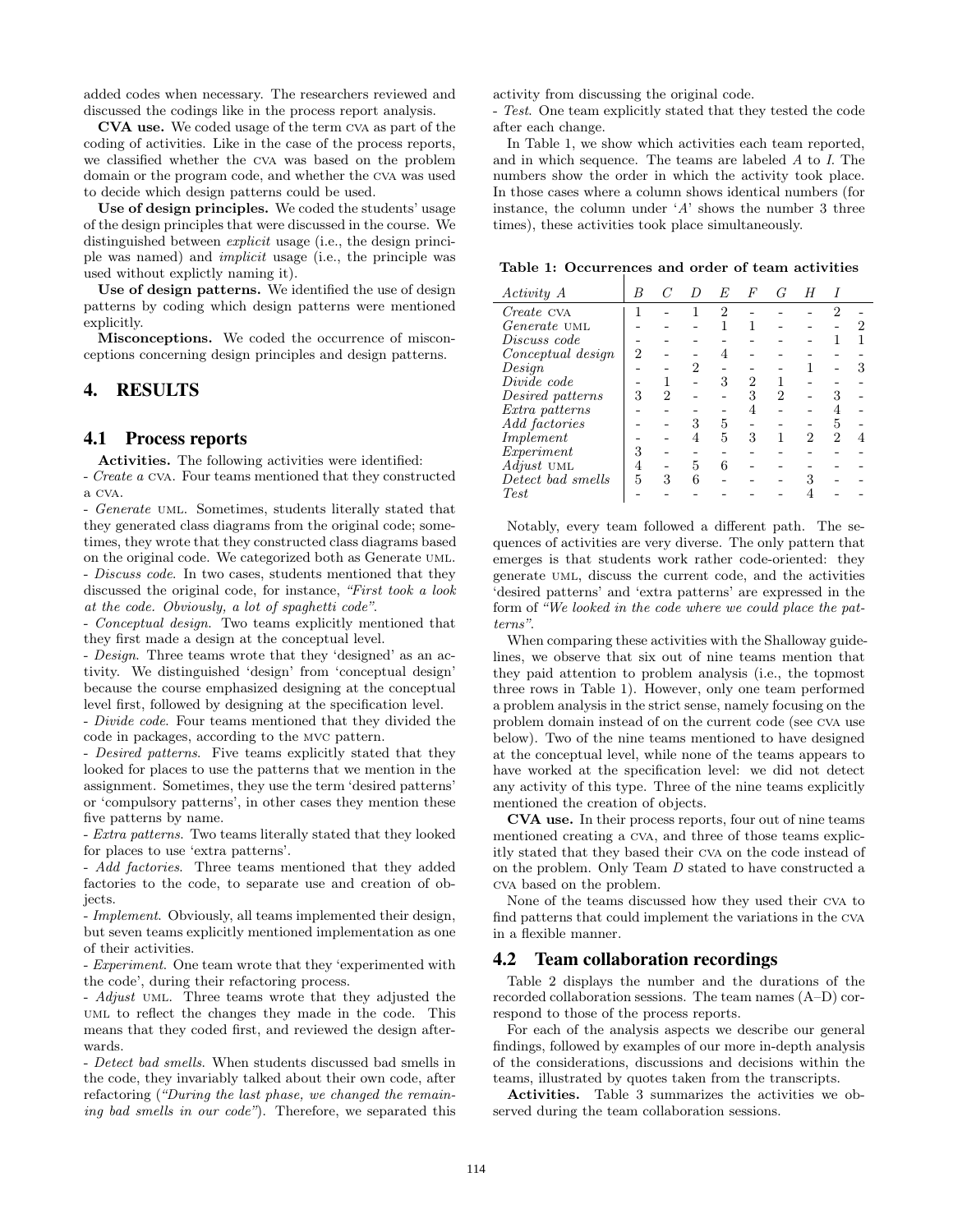Table 2: Collaboration session recordings per team

 $\perp$ 

| <i>Session</i> |         |                  |              |
|----------------|---------|------------------|--------------|
|                | h<br>-5 | 1.5 <sub>h</sub> | 0.5h<br>0.5h |
|                |         |                  |              |

# Table 3: Activities per team

| <i>Team</i> | Activities        |
|-------------|-------------------|
|             | evaluate redesign |
| B           | fit patterns in   |
|             | evaluate redesign |
| C.          | discuss code      |
|             | fit patterns in   |
| $\prime$    | discuss code      |
|             | fit patterns in   |

Table 4 shows which explicit decisions about activities were observed.

#### Table 4: Decisions per team

| Team | Decisions                                                               |
|------|-------------------------------------------------------------------------|
|      | compare designs conceptually                                            |
|      | divide into modules<br>apply desired patterns                           |
| C    | analyse the code instead of problem                                     |
|      | analyse the code instead of the problem<br>create implementation design |
|      | fit patterns in                                                         |

Team A had a session rather at the end of their design process. They both had constructed a redesign for the application, and discussed the merits of these designs in terms of design principles. In fact, the whole session could be called an instance of 'Evaluate redesign', which was not mentioned in any of the process reports.

The discussion within Team C was mainly centered around the code:

"Ok, the next class, MenuController. I see instances that are all protected. That is totally unneccassary. MenuController does not have subclasses, as far as I know. So why would you use protected? And static?"

The first session of Team B was after both team members had created an initial design. The students explicitly decided to compare both designs at the conceptual level. At the end of this session, they decided to divide the application into modules together, and to divide those modules between them, to work out individually. In the next session, they decided where to apply the 'desired' patterns.

Team C discussed, in the first (and only) session, how to start. One of the team members wished to analyze the problem and redesign the system; the other one preferred to analyze the code and start from there. The decision was made to analyze the code.

Team D also decided to analyze the code. After that, the students divided the code and made conceptual designs which were subsequently implemented.

CVA use. In none of the sessions we found evidence of cva usage to decide which patterns could be applied to implement variations.

Team A did not mention the cva at all.

We could observe that Team B created a CVA based on the problem:

"What are the concepts? In the first place, the presentation. You can load and save a presentation, clone it, navigate throught it, and the variation is that you can save it into XML."

Team C did create a cva based on the code:

"Shall we first look at Jabberpoint, and then to the cva? Because then we have the base, and the cva is based on what we have seen in the code."

The same applies to Team D:

"I do not have Slide in my cva, and yesterday evening I discovered that I also forgot Style."

Team D discussed whether to use the cva to analyze the problem:

"You could check, for each pattern, how you could use it. That is one method. Another method is the cva-method. Then you analyze the problem. In fact, you are going to redesign the whole program."

The cva-method was abandoned:

"Let us consider that we have this system and that it is built with these objects, that someone has been thinking about it. Then we just have to think about how we can change it to get it more dynamic."

One of the team members even says:

"The approach with the cva is only of interest to the teachers."

At the end of the session, the team decided to create, each individually, a design at the implementation level, and to compare those designs in the next meeting.

In the next session they discussed possible strategies to approach the problem of redesigning the system again:

"I have looked again at the original code, and I notice that you get overwhelmed by details very easily. And then I thought that it would be possible to tackle the problem like the book says. You could take each pattern, and look for each pattern whether you can apply it. I think you then should analyze how it works at this moment, and try to discover weaknesses, and try to solve them. But another method is to take the cva-method. Then you can check how the program functions, and how you can redesign it from scratch."

They decide to try to fit in patterns.

The teams C and D started their sessions by comparing the cvas they both had created, based on the code. They use these cvas to discuss the original code. The screen captures provided additional evidence of code-based cva construction. These captures tend to show an Eclipse code view rather than an UML design diagram during the students' work.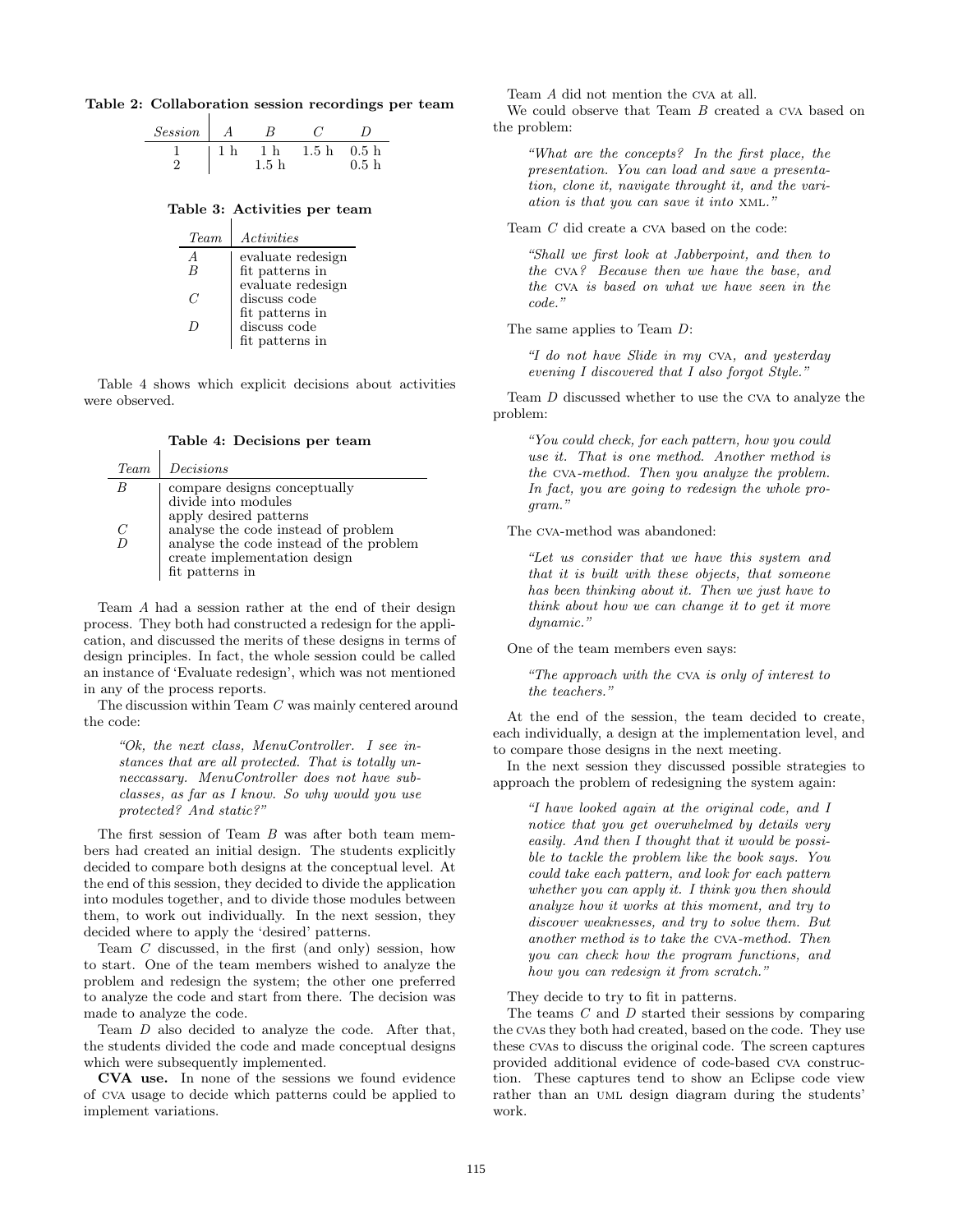Use of design principles. Table 5 shows, for each principle, how often a principle was mentioned, We distinguish explicit (by name) use and implicit use. An example of an implicit usage of a design principle, in this case cohesion, is the following:

"Yes, this is not, ehh, you do too many things. You are creating Styles, and you create a Presentation, that is not really good."

| Table 5: Use of design principles |  |  |  |  |  |
|-----------------------------------|--|--|--|--|--|
|-----------------------------------|--|--|--|--|--|

| principle                 | total | expl | impl |
|---------------------------|-------|------|------|
| low coupling              | 19    |      | 15   |
| high cohesion             | 19    |      | 19   |
| separate creation         | 12    | 5    |      |
| encapsulate variation     | 11    |      |      |
| design to an interface    | 11    | 2    |      |
| single responsibility     | 5     |      | 5    |
| <i>information hiding</i> | 5     |      | 5    |
| locality                  | 3     |      | 3    |
| abstraction               |       |      |      |
| $open-closed$             |       |      |      |
| prefer delegation         |       |      |      |

Use of design patterns. In many cases, students mentioned a pattern by name.

"And next, I will examine the application of the Observer pattern on the commands."

"What we had, but is probably wrong, is that slide items are the leaves in the Composite pattern."

In Table 6, we show how many times each team mentioned each pattern. In the assignment, we mention five patterns that we at least expect to see in the solution. We discern these patterns from other patterns by marking them grey.

| pattern                 | А  | B              | C | D              | total          |
|-------------------------|----|----------------|---|----------------|----------------|
| mvc                     |    | 24             |   | 3              | 41             |
| command                 | 6  | 9              | 8 | 4              | 27             |
| composite               | 10 |                | 5 | 5              | 27             |
| observer                | 6  |                | 4 | $\overline{2}$ | 19             |
| builder                 | 4  | 14             |   |                | 18             |
| factory                 |    |                |   |                | 14             |
| visitor                 | 5  | 13             |   |                | 13             |
| <i>abstract factory</i> | 5  | 2              |   |                | 8              |
| bridge                  |    | 3              | 2 |                | 5              |
| iterator                |    | $\overline{2}$ | 3 |                | 5              |
| <i>object</i> pool      |    |                | 3 |                | 3              |
| $sing le t\$            | 2  |                |   |                | 2              |
| strategy                |    |                |   | 2              | $\overline{2}$ |
| null object             |    |                |   |                |                |
| template                |    |                |   |                |                |

Table 6: Use of patterns

The first session of Team B was after both team members had created an initial design. When discussing patterns in both designs, there was no distinction between factory patterns and other patterns: they did not adhere to the advice to postpone decisions about object creation. One of the members said he had first 'extended' the cva (which probably means that he added more detail), and then had checked at which places he could 'fit in' design patterns:

"And after that, I have thought about which patterns we can apply, and how."

The other team member also started the design by trying to fit patterns in; it was not clear whether he did this by looking at the code or based on something else. Implicitly, he says he has designed at the conceptual level:

"I have been tinkering too, and I have written down which patterns we could apply. But I did not look at the level of methods, so to speak."

In summary, we observed this team evaluating redesign, while they spoke about having 'fitted design patterns in', at the conceptual level.

Team C discussed each class of the original code, in the sequence that the file manager showed, and tried to point out what was wrong or "ugly". Obviously, there was no postponing of object creation.

"Well, you are right, two things are tangled here. That is how I see it. You have parts of the model and parts of the view. And yes, there should be some image here somehow, but the presentation should be left out of it."

The students also discussed which patterns they could use in which places:

"Yes, I have been playing with patterns too, and yes, for that part I also had mvc, and then, also the same as you have, use Command pattern model to view, yes. You probably mean, for instance, next slide and previous slide, and so on, you probably want to put that in a Command pattern, I suppose?"'

Misconceptions. We encountered the following misconceptions while analyzing the group collaboration sessions. - The commonality-variability analysis is considered as a product of code inspection:

"Shall we first look at Jabberpoint, and then to the cva? Because then we have the base, and the cva is based on what we have seen in the code."

- How to create objects is included in a textsccva:

"I extended the cva by adding create in the system."

- A Bridge is considered to be an alternative for Observer. When talking about Observer using events or using Observable:

"I had thought of events for Observer, but I understood that you would solve that using a Bridge, and that is fine."

- Composite leads to a loss of performance because it 'creates' lots of 'webbing objects':

"We have to pay attention, that with that Composite, that we do not overdo it, and make an absurd number of webbing objects, because that hurts, and is very bad for performance."

- One should start with factories, in contrast to what is advised in the course: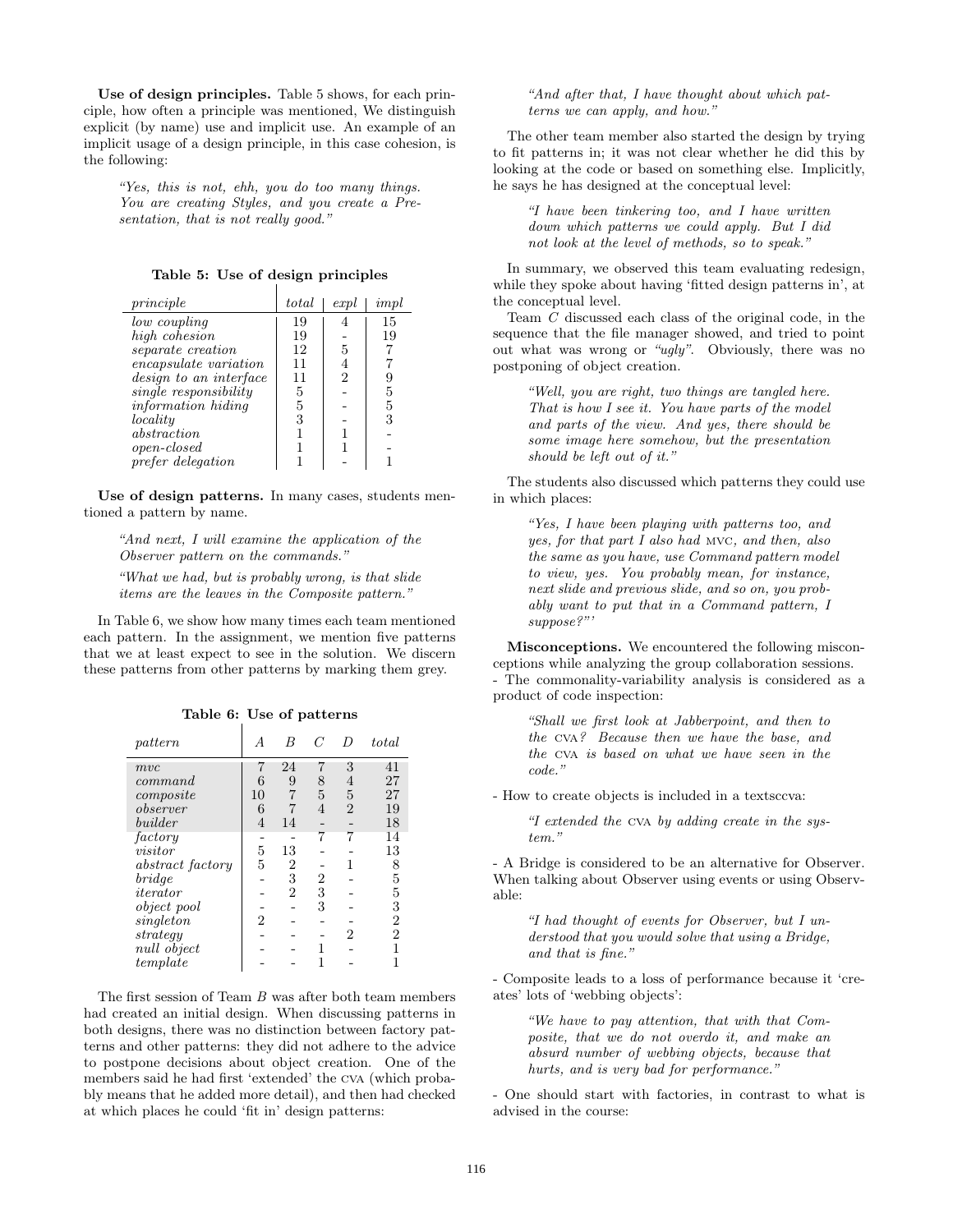"There is a very interesting part in the Design patterns book, about refactoring as simple as possible, that the best way to do that is to start with that factory. So that is what we should do first. Then the rest is easier."

### 5. CONCLUSIONS

In this section we recapitulate our research questions and formulate our conclusions as answers to these questions.

Q1: What specific activities do students perform and in which order? To what extent do students deviate from the Shalloway guidelines?

Students appear to carry out a range of activities, in which 'implement' and 'apply desired patterns' prevail. Activities focused on conceptual design scarcely appear. In contrast, many activities, such as those connected to problem analysis, are directed at the code rather than at the problem domain.

Students appear to carry out their activities in different orders. We did not find any universal pattern. However, we observed a tendency to concentrate on the code almost directly. The Shalloway guidelines were never followed. In particular, the creation of objects is not always postponed. Students appear to either skip the cva or perform the cva on the basis of the code.

We could observe that students find it difficult to reason and decide about the sequence of events. When students decide to deviate from the Shalloway guidelines, their reasoning appears not to be technical, but instead based on their perception about the practical ('real-world') value of the guidelines, the intention of the teachers, or the necessity of a thorough analysis for the particular case at hand.

Q2: In what way do students use the CVA in their redesign process?

The students tend to base their cva's predominantly on the application code. We have not found any usage of the cva results for choosing design patterns.

In some cases, student contemplated to use a cva, but decided at the last moment to abandon it anyway. In line with our observations about the Shalloway guidelines in general, some students appear not to take the cva as a serious (re)design method ("that is something for the teachers").

Q3: How do students use the design patterns and underlying design principles?

With respect to design principles, we observed that students often mention and use these principles in their discussions. Implicit usage appears slightly more frequent than explicit usage.

The principles playing a major role in the course, i.e., low coupling, high cohesion, separate the creation of an object from its use, encapsulate variation and design to an interface, are all frequently mentioned, both implicit and explicit.

Students use design principles extensively in discussions about the value of candidate solutions.

Patterns are mentioned and use extensively by the students. The patterns that were mentioned in the assignment appear more often than the other patterns. As mentioned above, factory patterns are used in an early stage.

Deciding which patterns to apply was never done on the basis of a cva. Instead, the reasoning appears ad-hoc, taking place while browsing through the code looking for spots where patterns might be applied.

Misconceptions regarding design principles and patterns turn out to be scarce.

## 6. DISCUSSION

In this section we reflect on the findings and the methodology of our study. We also discuss the implications for educational development and our plans for follow-up research.

### 6.1 Reflection on the findings

Our conclusion that the activities of students are rather code-oriented (as opposed to problem-oriented) is in line with the observation that students tend to produce a problem analysis that is far from complete [25].

In terms of the solo taxonomy [3], software design requires students' response at the highest aggegration level, that is, extended abstract. We often observed students discussing at a unistructural level (when discussing details in the code), or at the multistructural level (when discussing classes); sometimes, they discussed at the relational level (discussion the division of responsibilities between classes for instance). The extended abstract level (in this case, that would be discussing how an aspect of the problem could be solved using a design pattern) appeared to be absent.

Our students lack the top-down, breadth-first approach of experts, and sometimes show the line-by-line, local and concrete approach of novices [33]. This can be seen as an indication that more procedural guidance is needed, as well as more practice in applying the procedures, cf. [27].

In one case we observed that a team made a choice between refactoring the code without a redesign and redesign using a cva. This suggests that these students find high level redesigning too difficult, and therefore try to refactor without redesign. This observation can be seen as another indication that more practice is needed.

The observation that students appear skillful in reasoning about design principles is consistent with a finding by Tenenberg et al. [43] about the relative stability (throughout their studies) of students' knowledge about design principles.

It is difficult to interpret the fact that students often use design principles implicitly instead of referring to them explicitly. One could argue that the direct use of design principles, by name, indicates a more mature understanding of those principles, but the fact that they do not need to name a principle might also mean that they are very familiar with the meaning of a principle.

Our students talked far more often about the 'compulsory' patterns then about other patterns. Also, five out of nine teams mentioned that they first looked for places where they could use the patterns we prescribe. A possible explanation is that students interpreted our mentioning of those patterns as a form of procedural guidance ("first try to see where those patterns can be of help, and then check whether the design still lacks maintainability, and try to use other patterns to enhance this maintainability"). Of course, the fact that students want to create a design and code that will satisfy the teachers plays a role as well. On the other hand, students might be aware of the fact that the teachers would like to see a cva, but this did not lead to all process reports mentioning a cva, which indicates that 'pleasing the teachers' does not play a big role.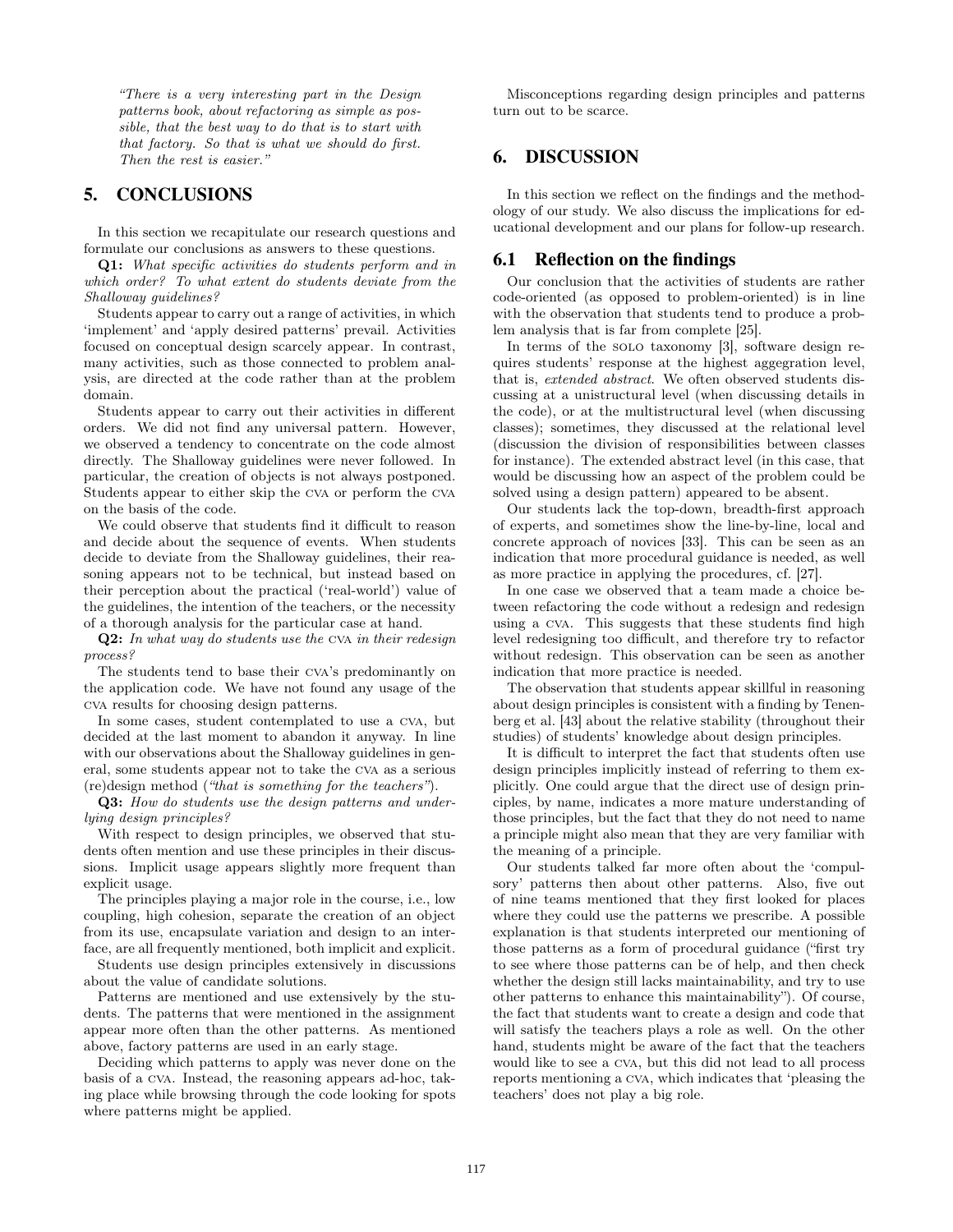### 6.2 Reflection on the methods used

Our analysis method appeared to be useful to investigate various aspects of the students' strategies, including the students' reasoning and decision making processes. The data turned out to be surprisingly rich. The non-obtrusive character of the analysis makes it worthwhile to apply in other contexts.

The number of students involved in this exploratory study is small, which can be seen as a weakness of the method. However, we appeared to reach theoretical saturation after analyzing the data of 2–3 teams. We expect that, in our homogeneous student group, a larger sample would not have brought up much more detail. However, we are planning to repeat the research with a bigger sample, as well as in other universities. Moreover, the analysis method will be used in follow-up studies in the bigger design research project.

Discussions between the coders mainly concerned characterizations for merged sets of activity codes. After deciding upon the final categories, inter-coder agreement in our analysis turned out high. In follow-up research we will investigate the reliability of the method in more detail.

We have seen that students do not mention every activity they perform in their process report (for instance, evaluate a redesign was never mentioned in the process reports, but we observed it twice during the collaboration sessions). This means that process reports do not give a complete image of the process that students followed. It might be possible that students report activities they did not perform, to 'please the teachers', but the absence of many 'Shalloway-activities' in many reports does not make that likely. One the other hand, the collaboration sessions also do not give a complete image, because they form a small portion of the whole process. Therefore our triangulation is sensible: the evidence is strongest where both forms of data show the same tendencies. Moreover, the recorded collaboration sessions show only part of the whole process, because team members, in general, divide the work, work individually, and collaborate by mail, Skype, phone, face-to-face, and in some cases using Collaborate. We plan to extend the analysis method to other data sources.

### 6.3 Implications for educational development

Our findings suggest that students find it difficult to grasp the value of a cva. The reason can be threefold. First, it might be the case that students have to explicitly practice redesign: the problem with redesign is that there is an escape in the form of refactoring without any redesign. Second, we might have to give students more opportunity to practice in general using the cva. Third, it might be the case that the cva in itself does not give enough guidance to be of use for students.

### 6.4 Future work

We would like to expand this study by observing more students, and compare process reports and observations to the designs and implementations they hand in. We could compare the design patterns students really used to the design patterns that we could hear them speak about, and we could relate the quality of their work with the activities they mentioned.

We will use the results of our study to develop procedural guidance for scaffolding students' redesign activities. For the development of procedural guidance it is relevant that Shalloway's guidelines appeared not to be helpful for the students. Besides the need to provide more details, it might be worthwhile to construct more specific guidelines that are closer to how students proceed naturally. Moreover, systematic practice seems to be in order, as suggested by the developers of the 4C/ID model [27].

We are planning to make the research methods of the present exploratory study more robust and extendible to other environments. Thus, future procedural guidance can be tested by colleagues in partner universities.

### 7. REFERENCES

- [1] J. R. Anderson. Problem solving and learning. American Psychologist, 48(1):35, 1993.
- [2] C. J. Atman, J. R. Chimka, K. M. Bursic, and H. L. Nachtmann. A comparison of freshman and senior engineering design processes. Design Studies, 20(2):131–152, 1999.
- [3] J. B. Biggs and K. F. Collis. Evaluating the quality of learning: The SOLO taxonomy (Structure of the Observed Learning Outcome). Academic Press, New York, USA, 1982.
- [4] E. J. Braude. software design, from programming to architecture. John Wiley & Sons, 2006.
- [5] L. L. Bucciarelli. Reflective practice in engineering design. Design studies, 5(3):185–190, 1984.
- [6] A. Chatzigeorgiou, N. Tsantalis, and I. Deligiannis. An empirical study on students' ability to comprehend design patterns. Computers and Education, 51(3):1007 – 1016, 2008.
- [7] L. Cohen, L. Manion, and K. Morrison. Research methods in education. London, New York: Routledge, 2013.
- [8] J. O. Coplien. *Multi-Paradigm Design*. PhD thesis, Vrije Universiteit Brussel, Faculteit Wetenschappen, Departement Informatica, 7 2000.
- [9] J. O. Coplien, D. Hoffman, and D. Weiss. Commonality and variability in software engineering. Software, IEEE, 15(6):37–45, 1998.
- [10] N. Cross. Expertise in design: an overview. Design studies, 25(5):427–441, 2004.
- [11] I. Darwin. Gui development with Java. Linux Journal, 1999(61es):4, 1999.
- [12] S. P. Davies. Models and theories of programming strategy. International Journal of Man-Machine Studies, 39(2):237–267, 1993.
- [13] C. Denzler and D. Gruntz. Design patterns: Between programming and software design. In Proceedings of the 30th International Conference on Software Engineering, ICSE '08, pages 801–804, New York, NY, USA, 2008. ACM.
- [14] A. Eckerdal, R. McCartney, J. E. Moström, M. Ratcliffe, and C. Zander. Can graduating students design software systems? ACM SIGCSE Bulletin, 38(1):403–407, 2006.
- [15] A. Eckerdal, R. McCartney, J. E. Moström,